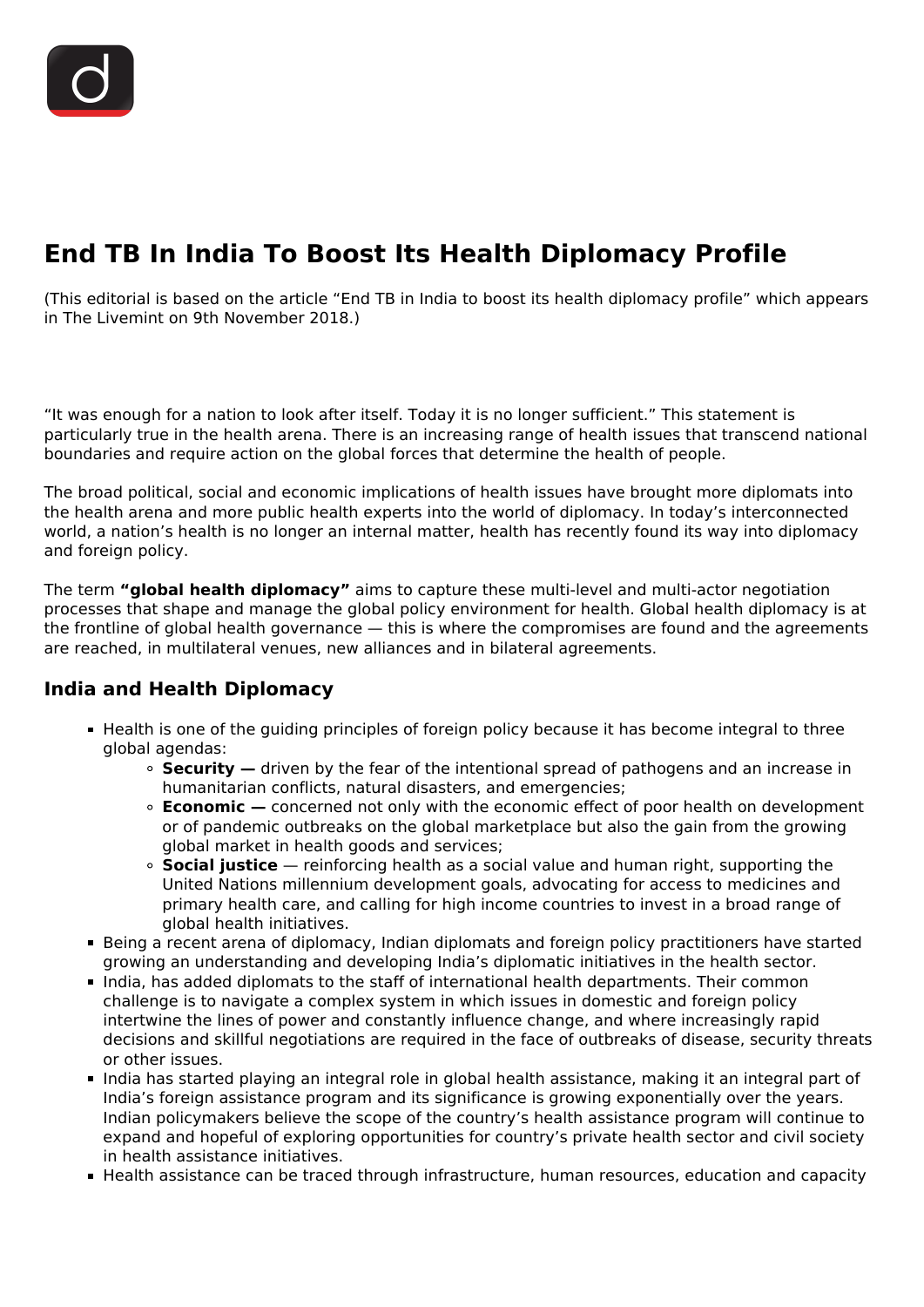building. Health assistance can typically be seen in the form of bilateral health assistance, Health IT and Pharma etc. Since 2009, India has committed at least US\$100 million to bilateral health projects in nearly 20 countries in south Asia, southeast Asia and Africa.

- This year, for the first time, Indian clinician-cum-TB activist inducted into WHO's top management team.
- **Eradicating TB will factor heavily into India's image and influencing power in global health** diplomacy networks.

TB is airborne. With approximately 300 TB patients per 100,000 Indians, the very process of breathing puts one at risk of acquiring the disease in lungs, spine, brain or any other organ.

The Indian government has also demonstrated political will to improve the health security of citizens with two announcements this year.

#### First, an aggressive resolve **to end tuberculosis (TB) by 2025, 10 years ahead of the World Health Organization's (WHO's) goal;** and

Second, a step towards achieving universal health care through the **Pradhan Mantri Jan Arogya Yojana (PMJAY),** promoted as the world's largest government-sponsored health insurance scheme.

## **Issues Involved**

- India's run up to the 2025 deadline requires TB transmission to decline at the rate of 15-20% annually. At present, that seems to be a difficult task.
- Even though tests and treatment are available for free across all public health centres, and patients can claim a nutritional incentive of ₹500 per month until fully cured, the current decline rate of TB in India is a worrying 1-2%.
- Early symptoms of TB are non-specific, and quite similar to more commonly occurring conditions, such as secondary infections resulting from seasonal flu. Private practitioners rule out other ailments through antibiotic treatment before ordering TB tests. Delayed TB diagnosis is the biggest risk factor for transmission.
- Half of the estimated patients are either unaware that they have TB, or are unreported in the government's e-registry for TB, Nikshay.
- Infected patients infect others in the community while undiagnosed. TB transmission can't be ended until they are cured.
- Non-specific antibiotic courses, multiply the risk manifold, causing the infection to become antibiotic-resistant.
- Another widely prevalent behaviour in the private sector is hesitation to notify and refer their TB patients to public health facilities, despite cash incentives.
- Fear of permanently losing clients and revenue to the public sector is the biggest reason for noncompliance in private sector.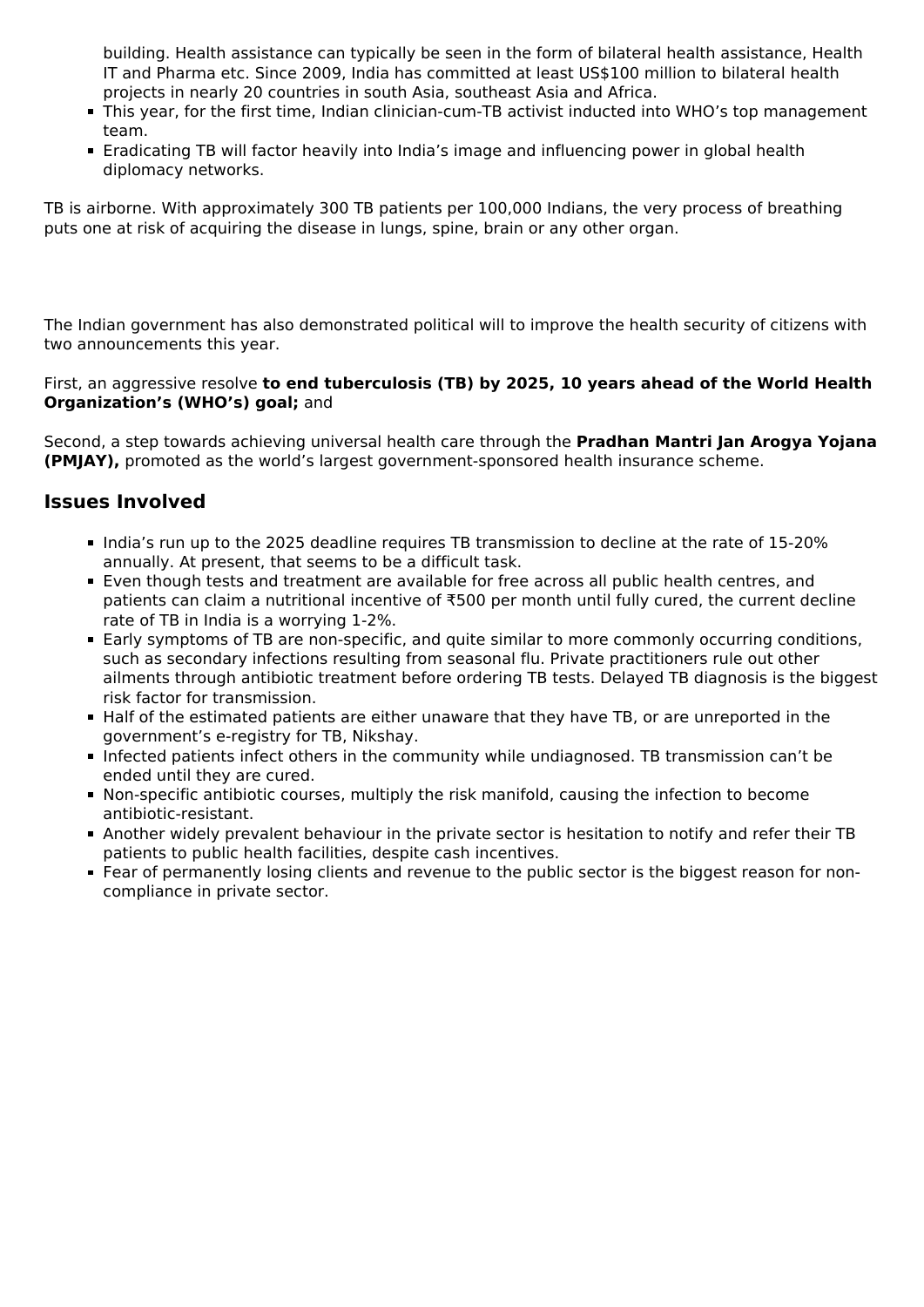### **Way Forward**

- The government's long-standing **Revised National TB Control Programme (RNTCP)** has now initiated an active case-finding campaign in selected population segments—those who are socially, clinically or occupationally more vulnerable than others; that is, living or working in shanty towns, prisons, red-light districts and shelter homes, or AIDS patients.
	- The first three phases of this screening identified more than 12,000 new patients who might have remained hidden otherwise. In the rest of the population, the hope is that TB cases will be duly reported and treated.
- About 50-55% of private practitioners are doctors-by-experience, not degree. This is where the **search-and-treat strategy for TB** is falling through the cracks. So, fake practitioners should be evicted from medical practices.
- **New engagement model of public-private partnership** is being tested in Mumbai and Patna, wherein private practitioners are encouraged to manage patients themselves, provided they complete e-Nikshay case notification and follow the standard of care treatment protocol.
- Roadmap towards **ending childhood TB** should be prepared and it should be the primary focus.
- Though additional budget consideration may pose an uncomfortable challenge for the government, it is unquestionably a fair price to pay for attaining leadership in global health diplomacy. In addition to new provider-focussed strategies, it is time to galvanise the society to drop the fear of stigma, and insist on a TB test, if one's cough persists for weeks.
- Eradicating polio was an important step; becoming the first nation to eradicate TB will be a giant leap for India.